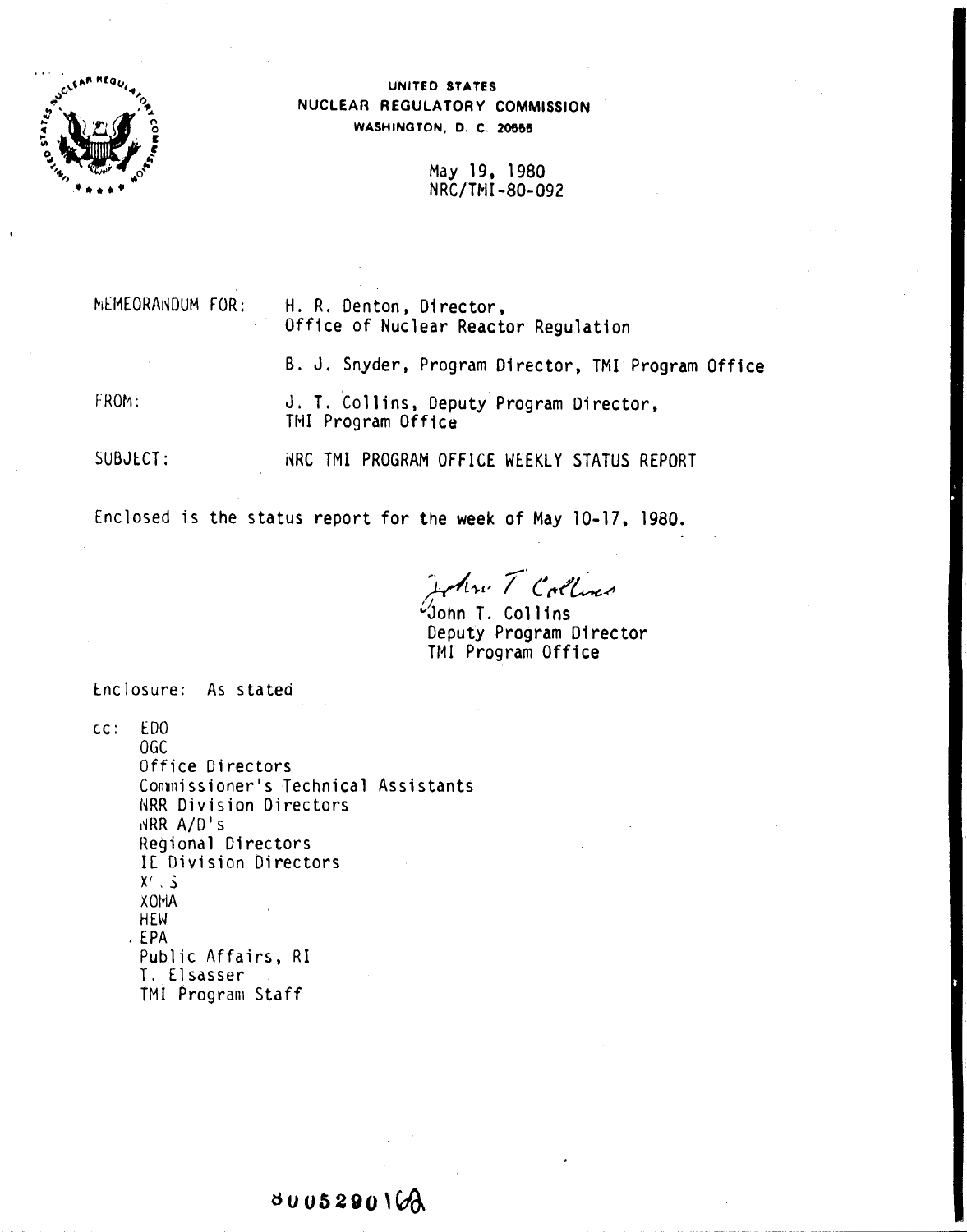## NRC TMI PROGRAM OFFICE WEEKLY STATUS REPORT

Week of: May 10-17, 1980

### Plant Status

Core Cooling Mode: Cyclic natural circulation in the "A" reactor coolant system (RCS) loop via the "A" once through steam generator (OTSG), steaming to the main condenser, and RCS loop-A and B cyclic natural circulation to reactor building ambient.

Available Core Cooling Modes: OTSG "B" to the main condenser; long term cooling "B" (OTSG-B); decay heat removal.

RCS Pressure Control Mode: Standby Pressure Control (SPC) System.

Backup Pressure Control Mode: Makeup system in conjunction with letdown flow (Emergency use only due to suspected leaks in the seal injection system).

Major Parameters (As of 0400, May 16, 1980) (approximate values) Average Incore Themiocouples: 156°F Maximum Incore Thermocouple: 192°F

RCS Loop Temperatures:

| Hot Leg      | $\cdot$ 150°F | $153^\circ F$ |
|--------------|---------------|---------------|
| Cold Leg (1) | 79°F          | 104°F         |
| (2)          | $80°$ F       | 119°F         |

RCS Pressure: 80 psig (Heise) 92 psig (DVM - controlling)

Pressurizer Temperature: 142°F

Reactor Building: Temperature: 79°F Pressure: -.83 psig (Heise) Water level: Elevation 290.5 ft. (8.0 ft. from floor) via decay heat system Elevation 290.6 ft. via penetration 401 manometer

Environmental & Effluent Information

- Liquid effluents from TMI-1 released to the Susquehanna River, after  $\mathbf{1}$ . processing, were within the limits specified in Technical Specifications.
- $2.$ No liquid effluents, were discharged from TMI-2.
- Results from EPA monitoring of the environment around the TMI site 3. were:
	- EPA environmental stations registered background levels for air particulate and water samples.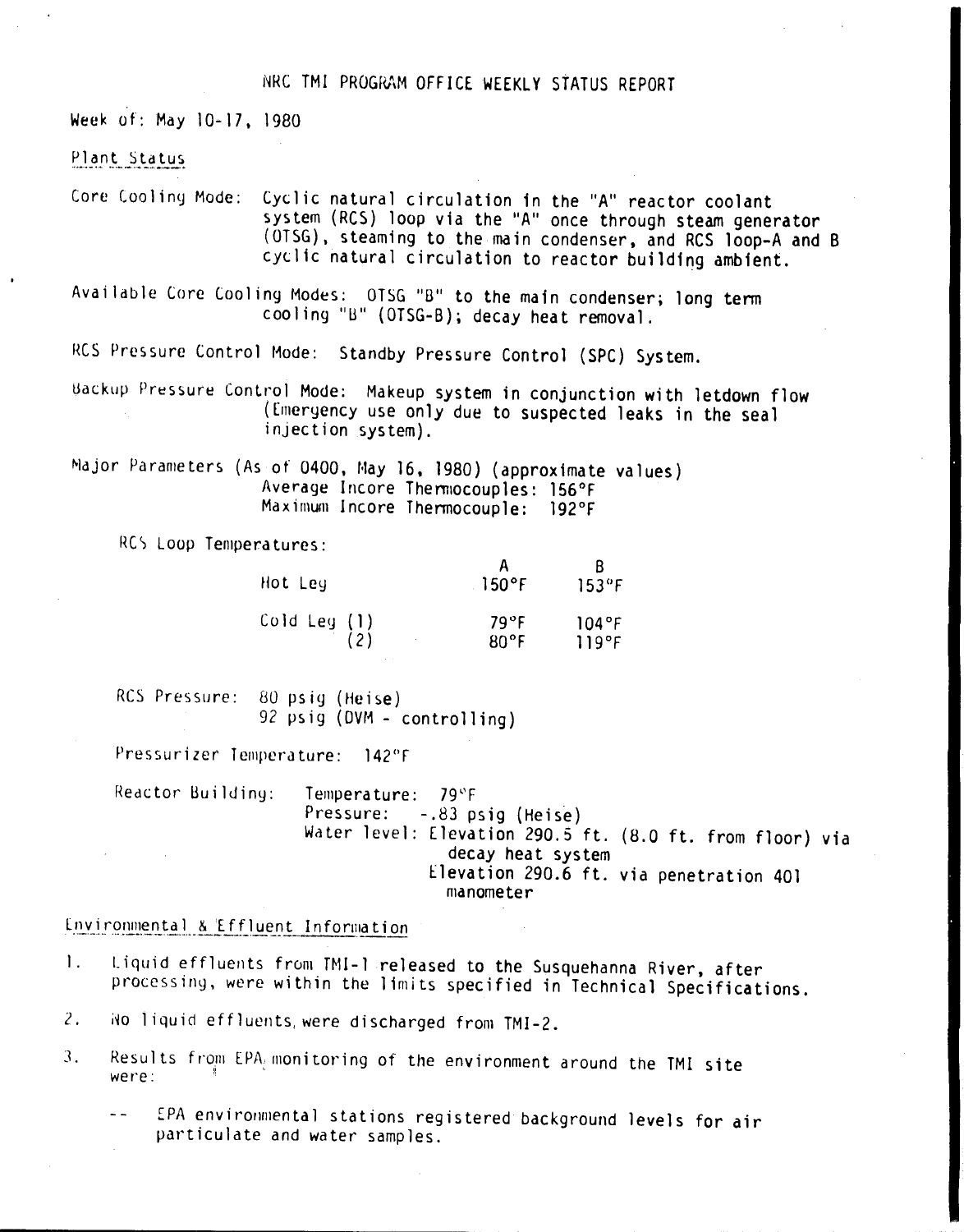- Gas/Air (Kr+85) sample results during the period May 2 through  $\sim$   $\sim$ May 9, 1980, were: Goldsboro - 23  $p\bar{C}i/m^3$ , TMI Observation<br>Center - 44  $pCi/m^3$ , Middletown - 22  $pCi/m^3$ , and Bainbridge -26 pCi/m<sup>3</sup>. The EPA states that the Kr-85 background concentration in the vicinity of TMI to be between 20 and 40 pCi/m<sup>3</sup>. The air samples collected at the TMI Observation Center showed a slight increase  $(4.4 \text{ pC})/\text{m}^3$  in Kr-85 concentration. This increase could be attributed to outgassing during the processing of water in the plant.
- Instantaneous direct radiation readings showed no levels above natural background being detected at any of the EPA monitoring locations during the period May 12 through May 15, 1980.
- $4.$ NRC Environmental Data
	- The West Screen House continuous air sample (HP-216) for the  $\sim$   $\sim$ sampling period May 7 through May 15, 1980, has been delivered to the EPA Coordination Center for analysis.
	- Results of the environmental TLD measurements for the period  $\sim$   $\sim$ March 18 to April 30, 1980, indicate no gamma levels above natural background. Fifty-eight TLD's registered doses ranging from 0.09 mR/day to 0.18 mR/day. Average dose was U.13 mR/day. These dose rates are consistent with natural background radiation in the TMI area.
	- The licensee provided the following monthly inventory of Kr-85 releases for 1980: January - 80 Ci, February - 80 Ci, March - 63 Ci and April - 69. Total through April - 292 Ci Kr-85.
- $5<sub>1</sub>$ Radioactive material and Radwaste shipments offsite were as follows:
	- On Monday, May 12, 1980, a Unit 1 WECST sample was sent to Teledyne Isotopes, Westwood, New Jersey, for analysis.
	- On Monday, May 12, 1980, a Unit 2 reactor coolant sample was  $\ddot{\phantom{a}}$ sent to the Babcock and Wilcox (B&W) facility, Lynchburg, Virginia, for chemical and radiochemical analysis.
	- On Tuesday, May 13, 1980, a Unit 2 sample smear and tape strip  $\sim$   $\sim$ from make-up filter 5A housing were packaged and sent to B&W Research Center, Lynchburg, Virginia, for analysis.
	- On Wednesday, May 14, 1980, Unit 2 gas samples, particulate  $\sim$   $\sim$ and charcoal filters, and H-3 and C-14 samplers were sent to EG&G, Inc., Idaho Falls, Idaho, for analysis.
	- On Wednesday, May 14, 1980, an EPICOR II Effluent Sample was  $-$ sent to SAI, Rockville, Maryland, for analysis.
	- Two Unit 2 waste snipments, LSA boxes and LSA 55 gallon drums,  $-$ are on hold pending further licensee evaluation of the isotopic content of the compacted and uncompacted waste.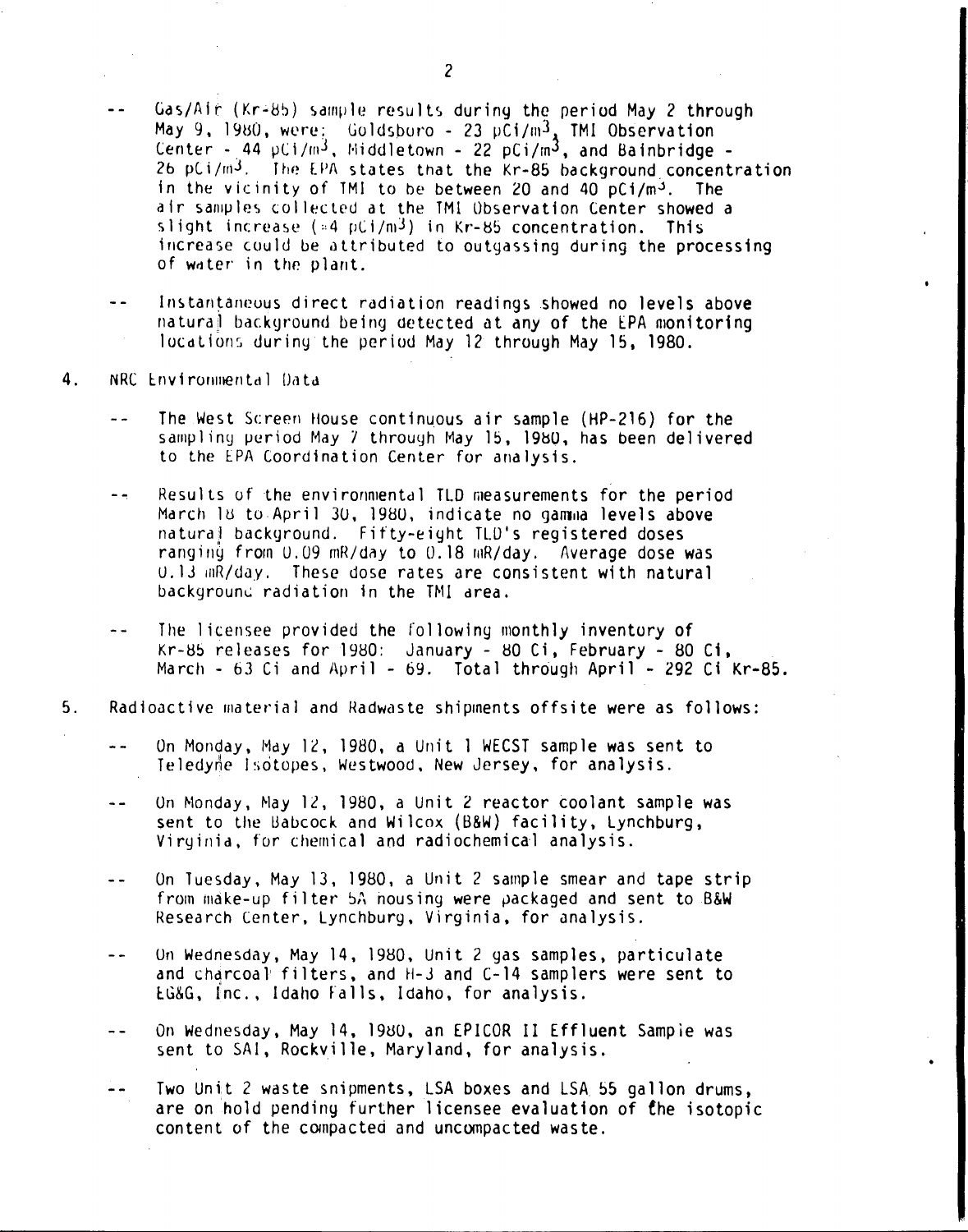6. LPICOR 11 Processing Status: (auxiliary building approximate quantities)

| Amount processed this week: |                 | 25,000 gallons  |
|-----------------------------|-----------------|-----------------|
| Amount processed to date:   | 280,000 gallons |                 |
| Amount to be processed:     |                 | 166,000 gallons |

#### Major Activities (Past and Present)

- 1. Reactor Coolant System (RCS) Pressure Reduction. On April 15, 1980, RCS pressure was reduced from 300 psig to 190 psig. The pressure was further reduced to 135 psig on April 29, 1980. The pressure was reduced to 90 psig on May 9, 1980. The primary system responded predictably to the pressure reductions. Pressurizer heaters have been turned off and the pressurizer cooled to primary system temperature. Both A and B loops continue to "burp" periodically in cyclic natural circulation.
- 2. Decay Heat Removal System Valves DH-V-1 and DH-V-171. The NRC TMI Program Office Staff has not yet approved the licensee's procedure to open Decay Heat System Valves DH-V-l and DH-V-171. Approval to open the valves is contingent upon the fonnulation of procedures to address potential problems following the valve opening. Met-Eo will attempt to open DH-V-I first. Attempts .to open DH-V-l71 will be initiated only if it has been ,detennined that DH-V-I failed to open. The two valves provide a parallel path from the Res to the Mini Decay Heat Removal System.
- 3. Reactor Building Entry The first entry into the Unit-2 reactor building is scheduled for 5:00 p.m. on May 20, 1980. The Mine Safety and Appliances Company (MSA) Model 401 breathing devices will be used by the entry team in lieu of the Bio Pak 60P. The stay time inside the reactor building has been decreased to 15 minutes to provide d safety factor due to the duration of the air supply. Entry team members used the MSA breathing units in tests involving stressfull physical activity to verify the duration of the air supply. Both members of the. entry team were able to use the breathing units for a period exceeding 30 minutes.

Purging of the air lock in preparation for the entry will commence at  $8:00$  a.m. on Monday, May 19, 1980. The licensee estimates that less than 10 mCi of Kr-85 will be released during this purging operation. Following the entry into the Unit-2 reactor building the licensee estimates that approximately 25 Ci of Kr-85 will be released when the two man entry team makes their egress from the reactor building and air lock. The TMI Program Office staff will be monitoring these activities.

4. Long Term Spent Resin Storage Facility Forty-four of the sixt spent resin storage cells in the A Long Term Waste Storage Module are filled with spent resin liners. Cement was poured around the cells in the B module on Wednesday, May 14, 1980. The B module is scheduled for completion on August 5, 1980. Based on the current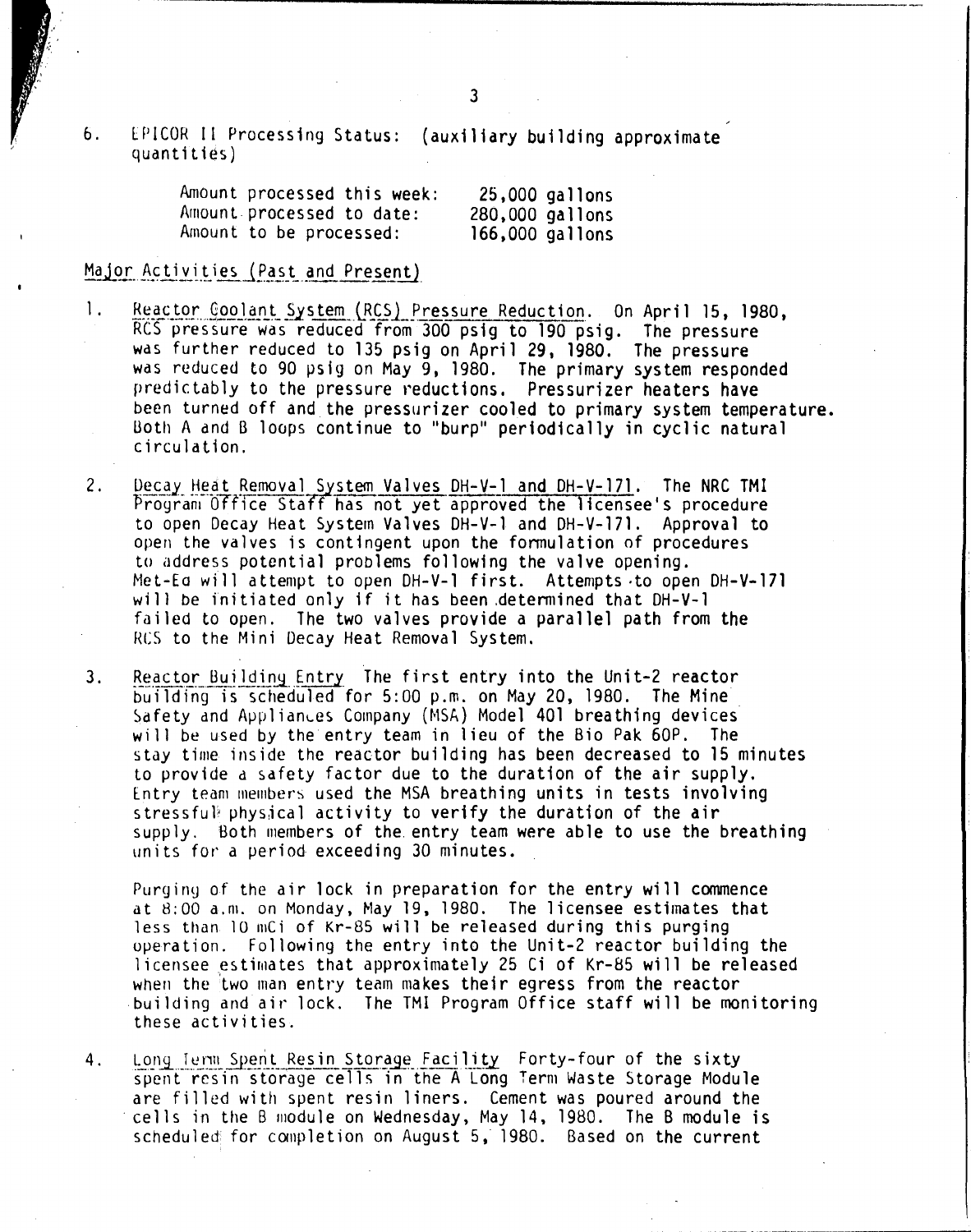liner generation rate and the B module construction schedule, it does not appear that EPICOR II operations will be interrupted for lack of spent resin storage space.

To increase the storage capacity of the A module, the licensee intends to commence stacking 4 x 4 liners, two per storage cell. The storage cells are limited to a maximum curie content of 200 curies per cell. Based on this restriction, the licensee has calculated that the  $27$  cells currently housing single  $4 \times 4$  liners can be consolidated by stacking to provide 10 additional spaces. Additionally, at least 10 more storage cells will become available after liners generated by Unit 1 are shipped off site.

The licensee is preparing a report which addresses the projected liner generation rates by the EPICOR II and the submerged demineralizer system versus the spent resin storage capacity. Currently, plans exist for a total of six, 60 cell capacity storage modules.

- Union of Concerned Scientists (UCS) Report on Containment Venting ່ນ. A joint press conference with UCS and Governor Thornburgh was held on May 14, 1980, to release the UCS report and recommendations. The recommendation can be summarized as follows:
	- "UCS has conclude that direct radiation induced health  $\mathbf{a}$ . effects from exposure to Kr-85, even from the Met-Ed/NRC proposed venting, would be absent."
	- $b.$ UCS recommends against implementation of the existing Met-Ed/NRC venting plan because of the psychological stress and documented magnitude of present levels of stress in the population living around the plant.
	- $\mathbf{c}$ . Two modified venting schemes should be considered:
		- (1) "Installing an incinerator to heat the krypton prior to release..., dispersing it over a wider area."
		- $(2)$ "Channelling the gas...into the air before release by using a coated nylon tube held aloft by a tethered, unmanned balloon..."
	- $\mathbf d$ . NRC should review the cryogenic and selective absorption options to see if they can be implemented within a year.

Governor Ihornburgh will release his recommendations on May 16, 1980.